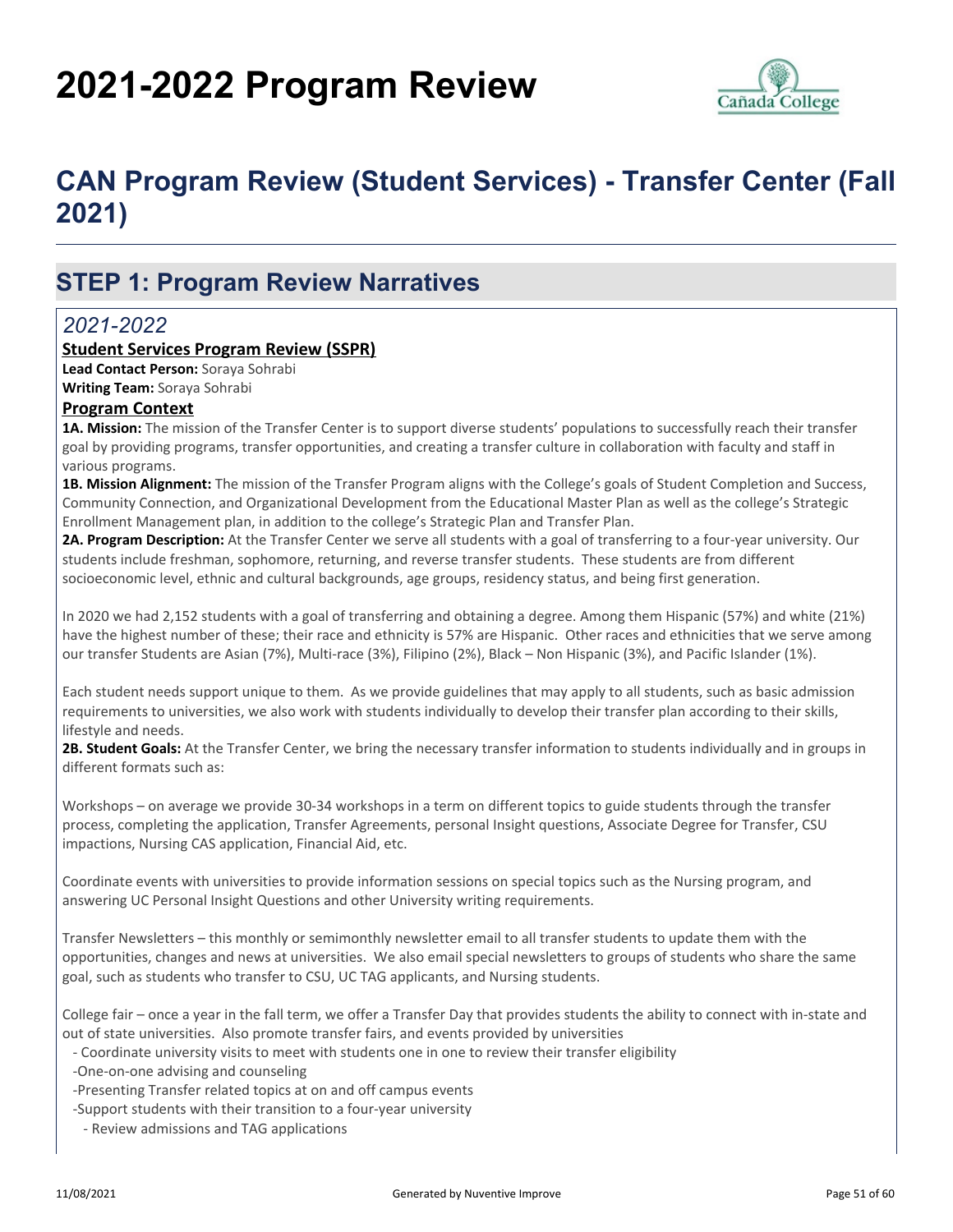- Review and verify completion of Associate Degree for Transfer (ADT) for CSU admission
- -Appeal to university's decisions on students' behalf if needed
- -Review and verify the Language Other Than English (LOTE) competency for IGETC certification

 -Review and process the "College Report", as part of "Common Application" for Private and out-of-state university -Coordinating the Transfer Month activities

**2C. Community Partnerships:** Collaborate with other programs and services on-campus such as STEM, ESO Adelante, EOPS, Umoja, Transfer Honors Program, Admissions Office, Outreach team, College for working Adults (CWA), International Student, Promise, SparkPoint, STEM, and Financial Aid (supporting students, faculty and staff in the programs)

Collaborate with universities and sister colleges in providing advising and College fairs

Collaborate with local High Schools

Transfer Advisory Committee

Regional Transfer Center Directors Committee

State-wide Transfer Center Directors

UC Data Sharing

Collaboration with CSU on ADT verification

#### Conferences and webinars

**2D. Anti-Racism Contributions:** As the College recognizes the critical need for anti-racist practices, services and teaching in our community, the Transfer Center is committed to support students with their individual needs.

At the Transfer Center we are conscious of providing individualized support to meet student's needs. By developing a new Transfer plan, we continue to improve our students' support to align with their needs.

As part of these efforts we intentionally provide transfer information that introduces a variety of opportunities for students. We inform and guide students about the transfer agreements established with universities such as HBCUs, and articulation agreements with other in-state and out-of-states, and the programs and services they provide, so our students learn which university align with their needs to make informative decisions in selecting a university.

 As we have established Umoja on our campus, it is more essential that we collaborate with our faculty in this program to develop transfer services specific to HBCU requirements, such as workshops to understand the admission requirements, and to create pathways with individual HBCU campuses, so students be prepared for the rigorous programs at these institutions. **3A. Equity & Access:** To ensure students understand the complex transfer process, and support them to successfully transition to a university, the Transfer Center collaborates with many other support services to bring transfer information to all students at all levels.

We support students at different levels of education. High school students have the opportunity to learn about the transfer options before they enroll at Cañada College through presentations, and providing publications and flyers to high schools through the outreach team, and visiting the high school campuses to meet with students. With our new Students Success System in place we are able to reach out to all new students with transfer goals guiding them with the initial steps and providing them with a "to do" list. At the same time we work with continuing students who are moving toward their transfer goal and those who are at the finish line.

As we work with students in a group and individually, in person or virtually, we consider their level of knowledge of the transfer process, their learning style, and their needs.

To provide a comprehensive view of the transfer process to our transfer students and collaboration with other students services, such as Counseling, CWA, EOPS, ESO Adelante, faculty Instruction, Financial Aid, International Student Program, Promise Program, SparkPoint, and STEM, we provide information to breakdown the transfer process as well as give students a full overview. Some the information that is provided at different levels and different formats are:

Selecting a major and transfer options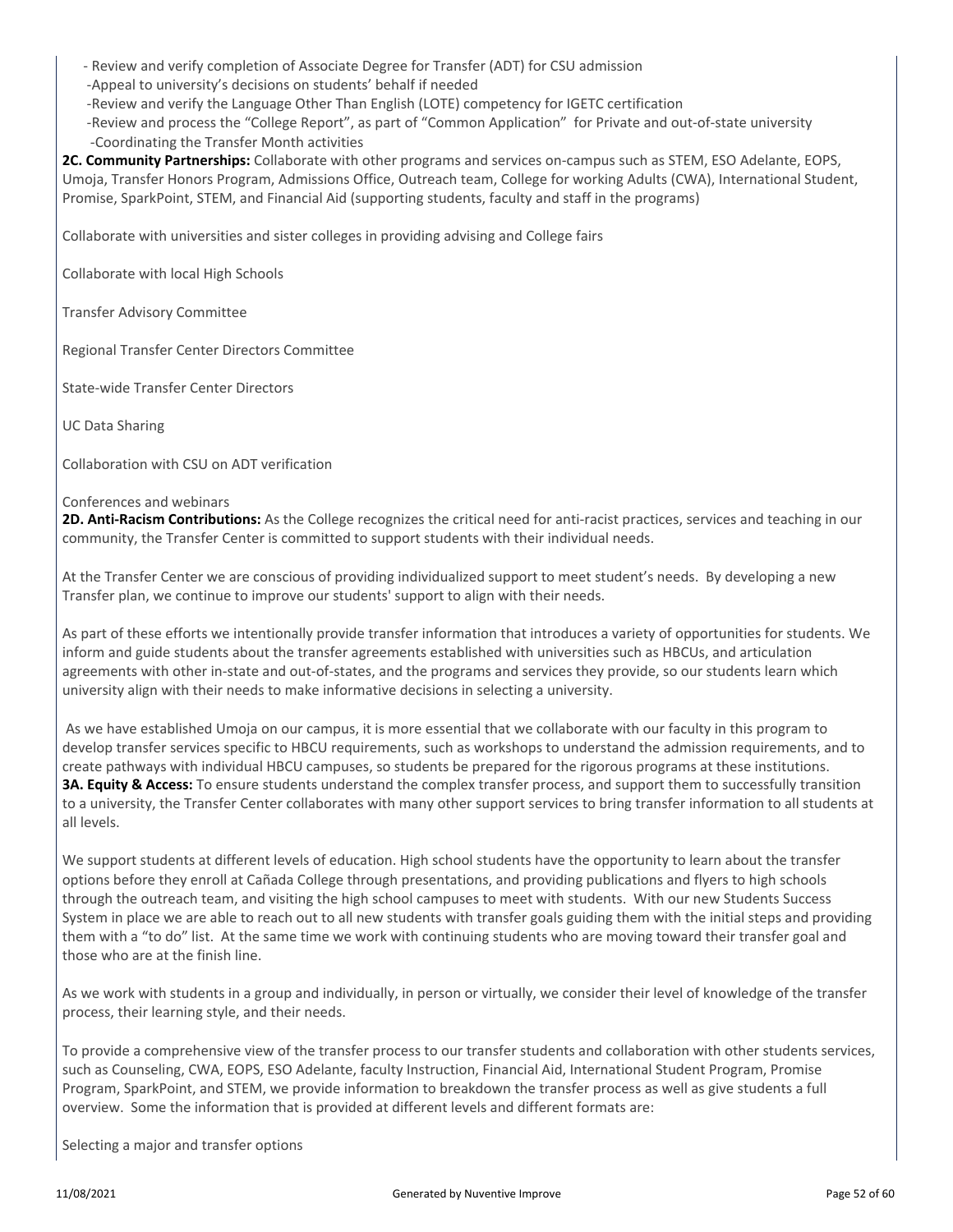Transfer opportunities and admissions policies Academic – Student Education Plan and Articulation Residency status for tuition purposes Cost of attendance and Financial aid Cost comparison and financial planning Selecting a university Supporting with final steps: application and next steps to enroll at a university **3B. Equity Gap Elimination:** It is challenging to find real time data on our transfer students. Based on the data collected by PRIE Office:

There are no differences that a particular ethnic/racial group is experiencing a delay in reaching milestones, and there was no difference in transfer across gender.

According to the data, our transfer students are well prepared to transfer to a university especially to CSU and UC campuses. On average over the past 5 years, 87% of students who applied to a CSU campus were admitted, and over the past six years, a yearly average of 76% of UC applicants are admitted.

However, out of 87% of students who were admitted to CSU campuses only 55% are enrolled. There was a higher enrollment rate at UC campuses as 74% of 76% admitted students were enrolled.

Per data gathered by the PRIE Office on a transfer cohort shows that some students are less likely to transfer compared to their peers. For example, Hispanic, 43% transferred, and Pacific Islander, 25% transferred.

The first generation and low income students are also less likely to transfer. Among low income students only 38% transferred, and among the first generation students 44% are transferred.

At this time we do not have data on the transfer pattern of LGBT, undocumented, and homeless students. To gather this data and examine the transfer status, we will work more closely with the PRIE Office, and other programs as well as student life.

We will continue to collaborate with different programs on campus to identify students, their challenges, and their needs, so we can prepare them for transferring and consequently, increasing the transfer rate. We will also continue to grow and build relationships with universities to identify support services and financial resources and to intentionally support our students with their transfer goal.

**3C. Delivery Method Considerations:** To ensure equitable access and/or support to our transfer students with different backgrounds and socioeconomic status, we always provide our services in different formats and continue supporting them to reach the finish line.

Before the pandemic, we were supporting all transfer students in-person, by email, and/or by phone. This gave them flexibility to access our services based on their schedule and level of comfort.

After Shelter in Place, we worked remotely, we were able to accommodate students virtually, and to continue providing the same level of support and services to all students with different backgrounds.

Adding virtual services gives students greater flexibility and access, especially for those students who are working full-time, have family responsibilities, and/or have limited or no transportation to meet in person. During this time, we were able to also support students with limited access to technology using phone and email. During the pandemic we experienced a higher volume of emails, which not only reflects students could reach us, it also reflects that we provided higher level individual support and access. The first generation students appreciated the information they received via email as they could review them on their own time and ask follow up questions that fit their case. This modality was also successful for international students who are in different time zones.

We will continue all modalities including the virtual access once we return to campus. In addition, by creating a new space in building 9 for all transfer services, students have the opportunity to receive the support in-person.

In addition to supporting our students on campus, the Transfer Center was supporting many students attending the Job Train in Menlo Park to guide them step by step in reaching their goal.

#### **Looking Back**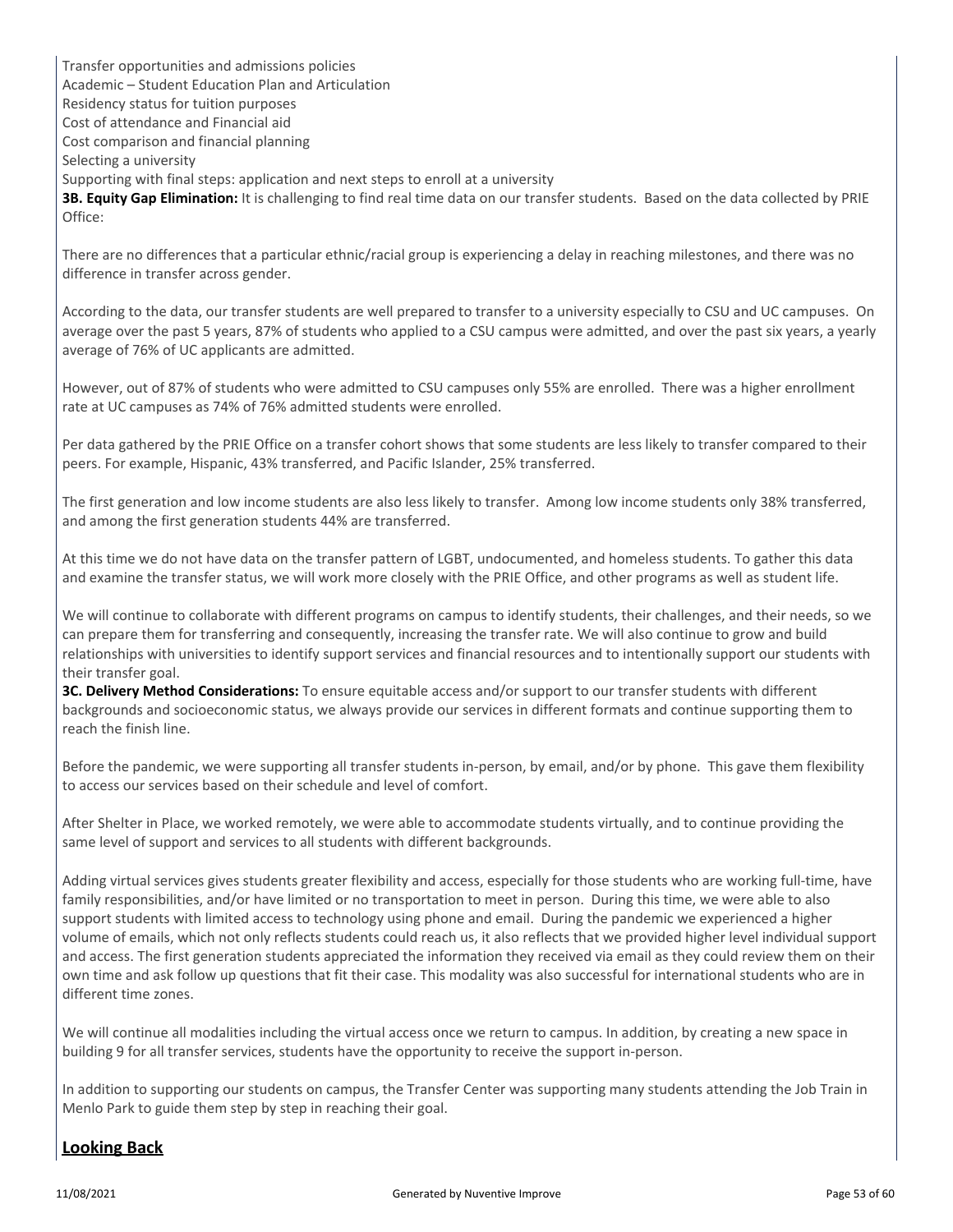| 4. Major Accomplishments and Challenges (500 Word Limit): The following lists some of the accomplishments we had within  |
|--------------------------------------------------------------------------------------------------------------------------|
| the last year, unfortunately, due to the pandemic and changes in the reporting cycle we could not provide detailed data. |

• In collaboration with the transfer Task force we were able to develop a Campus-wide Transfer Plan

• With support of the Administration, we created a new transfer space that centralizes all transfer services. This has just been completed and we have not yet used the area due to the pandemic.

• This year, we were able to use the Student Success Link to promote the Transfer Day in October.

• We were able to support an average of 300 students with their transition to a university:

o admission application – during the application season we guided students to complete their application including application update and supplemental application

o Review UC Personal Insight Questions

o Follow up with the application process to ensure they follow up with the university's requirements

• Provided an average of 60 workshops every year

• At the Transfer Center we worked with an average of 300 students by individual appointments and drop-in each term supporting students with Transfer process

• We provided about 1100 academic counseling by appointment and drop-in during 2019-20 and 2020-21 academic years.

• We reviewed and evaluated Associate Degree for Transfer (ADT) petitions, and verified the status of ADTs for admissions to CSU campuses:

o In fall 2020 reviewed 94 submitted ADT petitions, and reviewed and verified the status of 57 ADTs for students who applied to CSUs for spring 2021.

o In spring 2021 reviewed 230 submitted ADT petitions, and reviewed and verified the status of 190 ADT petitions for students who applied to CSUs for fall 2021

• Reviewed 107 UC TAG applications for fall 2021 admission which was an increase of 29% compared to the prior year. For the same cycle there was a 24% increase in approved TAGs.

• Transfer Day – despite the pandemic, we were able to offer a virtual Transfer Day where we hosted 54 universities including 10 CSU, 9 UC, 31 California Private Universities and 4 out of state universities.

• We had community activities with local high schools and presented at on campus events:

o Carlmont HS presentation to parents and students – close to 100 in attendance

- o Carlmont HS presentation 91 in attendance
- o Connect to College
- o Supported the PEP events
- o COLTS CON
- Update Transfer web page to intentionally bring the necessary information based on students' needs

• Coordinated events and workshops to provide virtual presentations by the universities, such as Topics with nursing programs (30 students in attendance), and UC Personal Insight Questions.

• We were able to host the Students' Achievement Award reception virtually where we could acknowledge the transfer achievement of about 400 students

• We collaborated with other programs and services on our campus in support of our diverse populations: EOPS,

SparkPoint, Financial Aid, Outreach, Promise Program, counseling, STEM, ESO Adelante

• Supporting counseling team with Transfer related questions

• Supported the Admissions Office with the LOTE review, and the College Report

• In the past we were promoting the HBCU transfer agreements and supported students to take advantage of the opportunities they offer.

• We have listed workshops they offer throughout the year on our website and encourage students to attend.

• In the past we invited representatives from HBCUs to our Transfer Day, and will continue to do so in the future.

• Our students participated in the Transfer Caravan that coordinated by HBCUs throughout California before pandemic, and we will plan to continue our efforts and collaboration with them.

• In addition, for the last 6 years, the Transfer Center has developed a dedicated web page to provide information about the programs and the transfer agreements with HBCU campuses.

#### Challenges:

We need to have better ways to gather transfer data to identify our transfer students so we can intentionally address their needs and provide equitable transfer services.

We also have shifted to the Student Success Link in place of the SARS grid, which at this time we are not able to extract transfer reports and data.

**6A. Impact of Resource Allocations Process:** Last year, there were no additional resources allocated to the program. However, we had a temporary staff from another department who was assigned to support us with the Transfer Day event.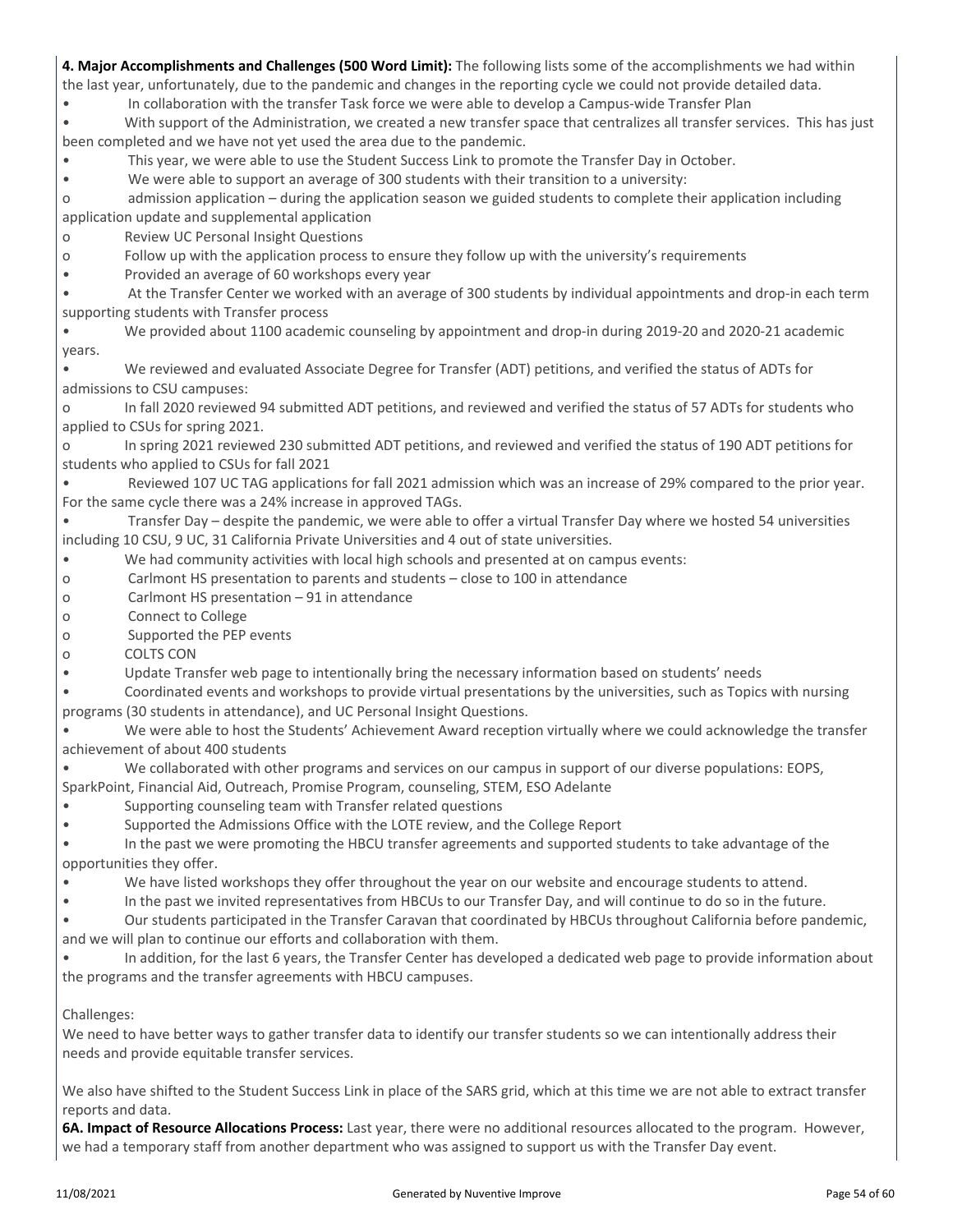Although we did not ask for resources in 2020 due to COVID, we requested additional staffing, in the prior years, which were not granted. In addition, in 2020, our adjunct Transfer counselor was reassigned to the Promise Program.

**6B. Disproportionately Impacted Students Affects:** The shifting of counseling resources to the Promise Program caused a reduction of counseling hours for students, and the support for community events and workshops.

**7. SAOs & SLOs:** The previous SAO was to centralize the transfer information. This was to increase the visibility of the Transfer Center and help students to differentiate available transfer support services on campus.

By collaborating with other transfer services and referring students to those services, students become more aware of the transfer support services.

Through presentations at Orientation, and COLTS CON the incoming students learn about the transfer support services and how each service may assist them with their transfer goal. The Transfer Center is also working more closely than before with other transfer services to address the needs of students. At this time, we do not have any data reflecting the impact of our collaboration on students' understanding of the nature of transfer services, because the majority of students are still not on campus.

While working remotely, we were able to create a new transfer space in Building 9 Room 106 to centralize transfer information. The construction of this space is just completed and it has not been utilized due to the pandemic.

**8. SAO/SLO Assessment Results & Impact:** Due to changing the reporting cycle and the pandemic, we were not able to gather the data. However, in general, we experience that even though students achieved their transfer goal, many of them decided not to apply or enroll for fall 2020 and fall 2021 because of the remote modality, and due to COVID. On the other hand, there were students who were working full-time and/or had other obligations, who took advantage of the remote modality to complete their Bachelor degree.

#### **Looking Ahead**

**9. SAOs & SLOs for the Next Review Cycle:** The SAO of the next cycle is to ensure students receive support related to their transfer phase as well as providing more specific information tailored to their needs.

Currently, we receive a list of transfer students from the PRIE Office at the beginning of each term. This allows us to identify the students' transfer phase based on the number of the units completed. However this may not be as accurate because there are students with non-transferable units or transfer units that are not evaluated or posted on their records yet. This list also reflects students who are currently enrolled, and it does not reflect those who stopped attending.

We need to work more closely with the PREI Office to gather more accurate data, as well as continue collaborating with other transfer services and university partners.

This will allow us to understand the students' transfer behavior better, and identify the challenges they may encounter. Consequently, we can provide information and support they may need to successfully reach their goal. According to the data, historically Hispanic students are not transferring at the same rate as their peers. So it is important to identify and address the challenges students encounter and provide necessary information.

Gathering the overall data is helpful in developing general information for students in subgroups and/or students in different phases of transfer. However, it is also important to identify the individual students and understand their individual needs to reach their millstone.

By gathering accurate data, we plan to make the transfer process more equitable for all students including underserved, and underrepresented students.

**10. Program Improvement Initiatives:** Our college goal is to increase the transfer rate by 35%. To reach this goal and to improve the Transfer Program and Services we plan to implement an integrated system to identify our transfer students more efficiently, and intentionally identify their needs.

This requires us to work closely with the PRIE Office, collaborate more closely with the other programs and services, and university partners to create an inclusive list and create a cohort of transfer students. As we build cohorts every term, we will have the opportunity to also work with the CRM team to find the possibility to utilize the system to communicate with individual students.

Developing cohorts also helps us to identify the individuals' progress to the next term, and those who stop attending. This gives us the chance to know individual students more closely and the opportunity to follow up and to identify their challenges and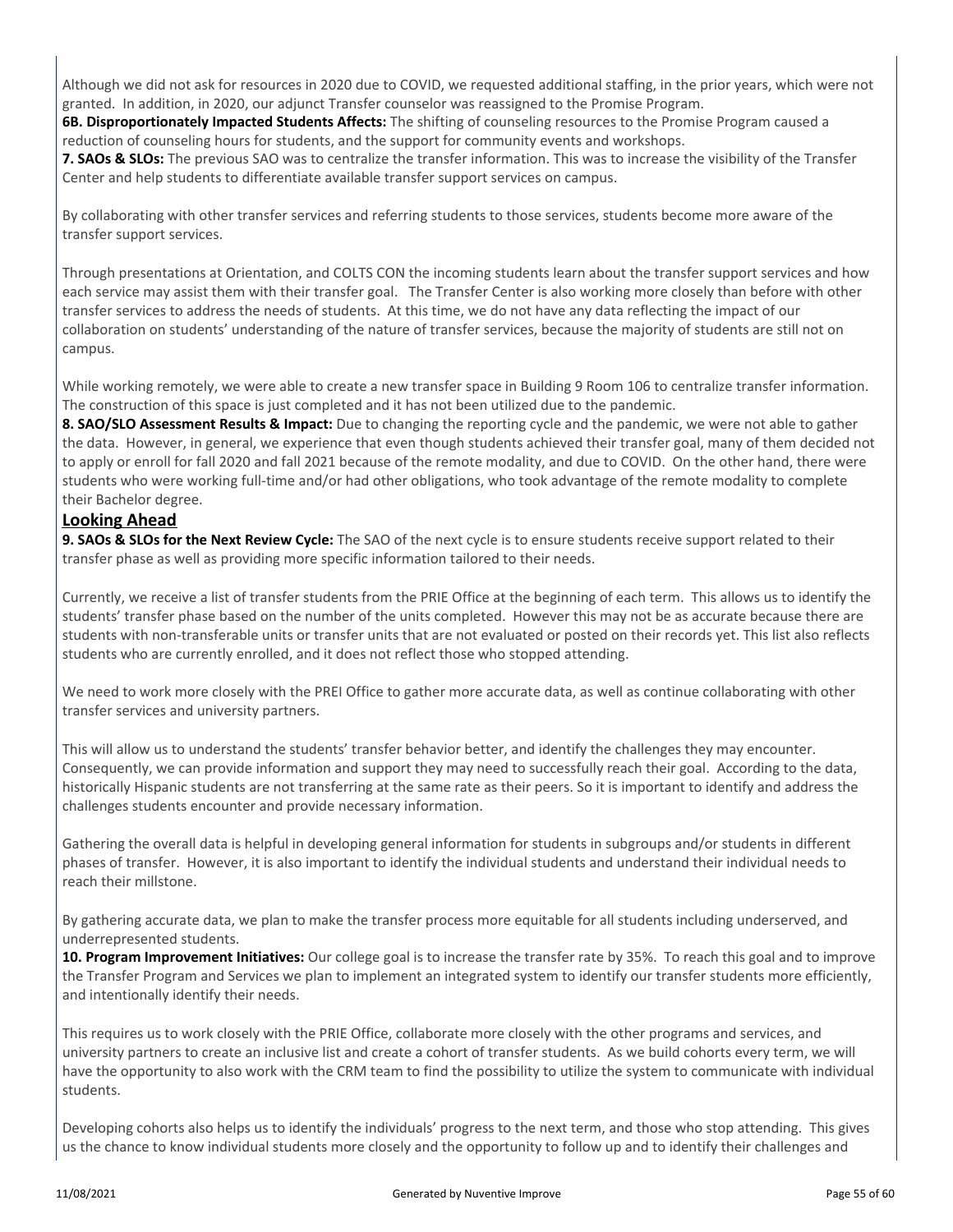their needs, whether they are first generation, low income, single parent, and/or have different ethnicity and race including Black, Latinx and AANAPI.

Gathering this specific information will allow us to develop programs and provide resources tailored to individuals rather than in groups.

As we open a new space for transfer initiatives, we have the opportunity to collaborate more closely with STEM, ESO Adelante, and other transfer related programs to prepare students to reach their transfer millstone. Within this space we will:

• Work with private university to build pathways that are aligned with ADT programs. As the CCCCO is working with the Private universities to establish the same Transfer Agreement as they established with CSU campuses under SB1440, we may also build and make stronger articulation agreements with the private universities.

• Have the opportunity to schedule more of university visits, and have more collaborations and partnerships with the university representatives. With the increased visibility of the universities on campus, students will become more aware of their options, connect with the universities, and have a better understanding of the transfer process. As part our collaboration with the universities, they may provide academic advising as well as information sessions on their services in support of students including underrepresented students.

• Be able to share resources in providing workshops that benefit all students in any programs, as well as providing workshops to specific majors and/or interest area. As we combine the transfer efforts, not only we share and maximize our resources, we will have better opportunities to collect accurate and unified data by identifying transfer students and their needs.

To expand and provide equitable transfer services and support, as well as creating transfer pathways, and to enhance our collaboration with other programs such as Umoja, Puente, Promise, EOPS, etc., and counseling and instructional faculty, we plan to request personnel resources; a program coordinator. With additional support we are able to narrow the equity gap, and increase the transfer rate through an anti-racism and equity lens.

Some of the responsibilities of this position that will support these efforts are:

- Identifying transfer students
- Collecting data

 - Identifying the support students may need while attending Cañada or university, whether it is financial, completing an application, academic support, housing, childcare, transportation, AB540 support, etc.

- Develop and maintain a list of students and their place on the transfer pathway
- Follow up with students and connect student with services on campus and at the universities
- Support with communication and program development
- Support staff & activities in the new transfer space in Building 9-room 106, and
- Support campus wide transfer efforts

As I have in the past, I will continue participating in training and activities that our District and College provide in anti-racism.

**Program Review Narrative Status:** Complete

## **Goal Description: Increase visibility for the Transfer Center**

Students and community will become knowledgeable of the existence of the Transfer Center and available services.

**Goal Status:** 2 - Continuing (PR)

**Relevant Program Review Cycle:** 2019-2020

**Estimated Start Date:** 01/16/2019

**Estimated Completion Date:** 05/01/2019

**Please select the college goals with which your program goal aligns.:** Student Completion/Success - Provide educational and student services programs that highlight inclusivity diversity and equity in their mission to help students meet their unique educational goals and minimize logistical and financial barriers to success., Community Connections - Build and strengthen collaborative relationships and partnerships that support the needs of reflect and enrich our diverse and vibrant local community.

## *Action Plans*

**2018-2019 -** To obtain the approval to move forward for the signage (Active)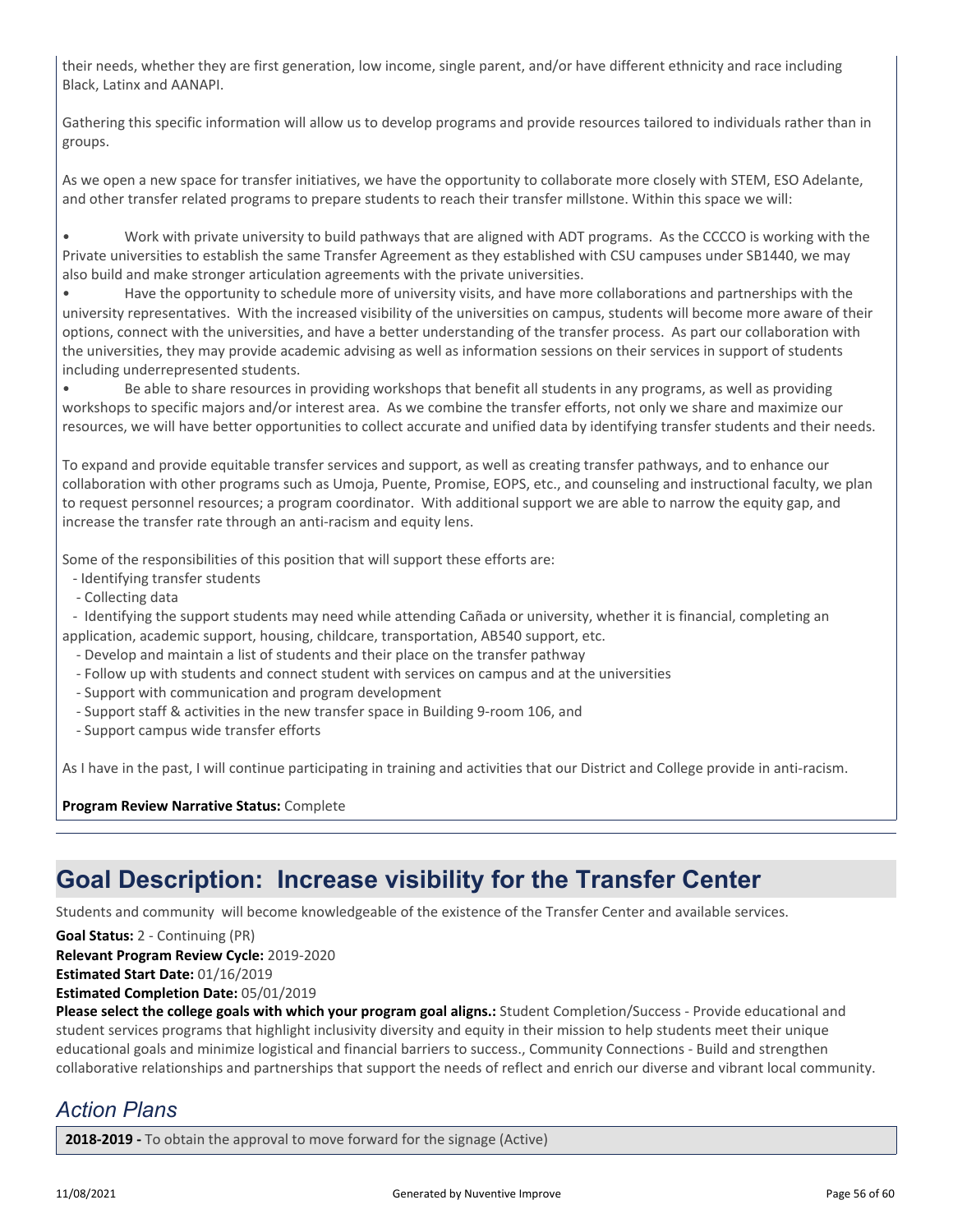# **CAN Program Review (Student Services) - Transfer Center (Fall 2021)**

**Related Documents & Links:** [ImpactSign.com](https://sanmateo.improve.nuventive.com:443/tracdat/viewDocument?y=YYfp7TVkOQxe) **Who's Responsible for Completing this Action Plan?:** Max Hartman, Karen Pinkham, Mary Chries Concha Thia, Char Perlas **Estimated Completion Date:** January 16th, 2019

## *Resource Requests*

**Signage -** We do not have any signage on our campus directing students to the Transfer Center. Parents, students and other members of the Community who visit our campus, and our current students don't know we have a Transfer Center unless someone brings them to us. Often students ask where the transfer center is. Adding signage above the narrow glass door located in the middle of building 9 across from Building 13, not only informs students of the Transfer Center location, it also gives a message that we are supportive of their Transfer goal and we are providing services in support of their transfer path.

**Status:** Continued Request - Active **Type of Resource:** Contract Services **Cost:** 2051.67 **One-Time or Recurring Cost?:** One-Time Cost

# **Goal Description: Access to computers for Information**

For students to have access to computers gathering and exploring the transfer information and to submit admission application.

**Relevant Program Review Cycle:** 2019-2020 **Estimated Start Date:** 01/16/2019 **Estimated Completion Date:** 05/01/2019 **Goal Status:** 2 - Continuing (PR)

**Please select the college goals with which your program goal aligns.:** Student Completion/Success - Provide educational and student services programs that highlight inclusivity diversity and equity in their mission to help students meet their unique educational goals and minimize logistical and financial barriers to success., Organizational Development - Focus institutional resources on the structures processes and practices that invest in a diverse student population and prioritize and promote equitable inclusive and transformative learning.

## *Action Plans*

**2018-2019 -** To replace the computers in the Transfer Center either as replacement or purchasing new (Active)

**Who's Responsible for Completing this Action Plan?:** Mary Chries Concha Thia

**Estimated Completion Date:** May 1, 2019

**Related Documents & Links:**

[eQuote for Transfer Center Computers.pdf](https://sanmateo.improve.nuventive.com:443/tracdat/viewDocument?y=9GsENIcFYX2Q)

## *Resource Requests*

**Desktop computers and Monitors -** To replace outdated 4 computers in the Transfer Center for students use to research about the universities, majors, and preparing their application, etc. The computers in the Transfer Center are always in use especially during the peak times when completing the applications. Financial aid staff are also using these computers to assist students completing their FAFSA.

**Status:** Continued Request - Active **Type of Resource:** Equipment (Items Over \$5000) **Cost:** 7176.17 **One-Time or Recurring Cost?:** One-Time Cost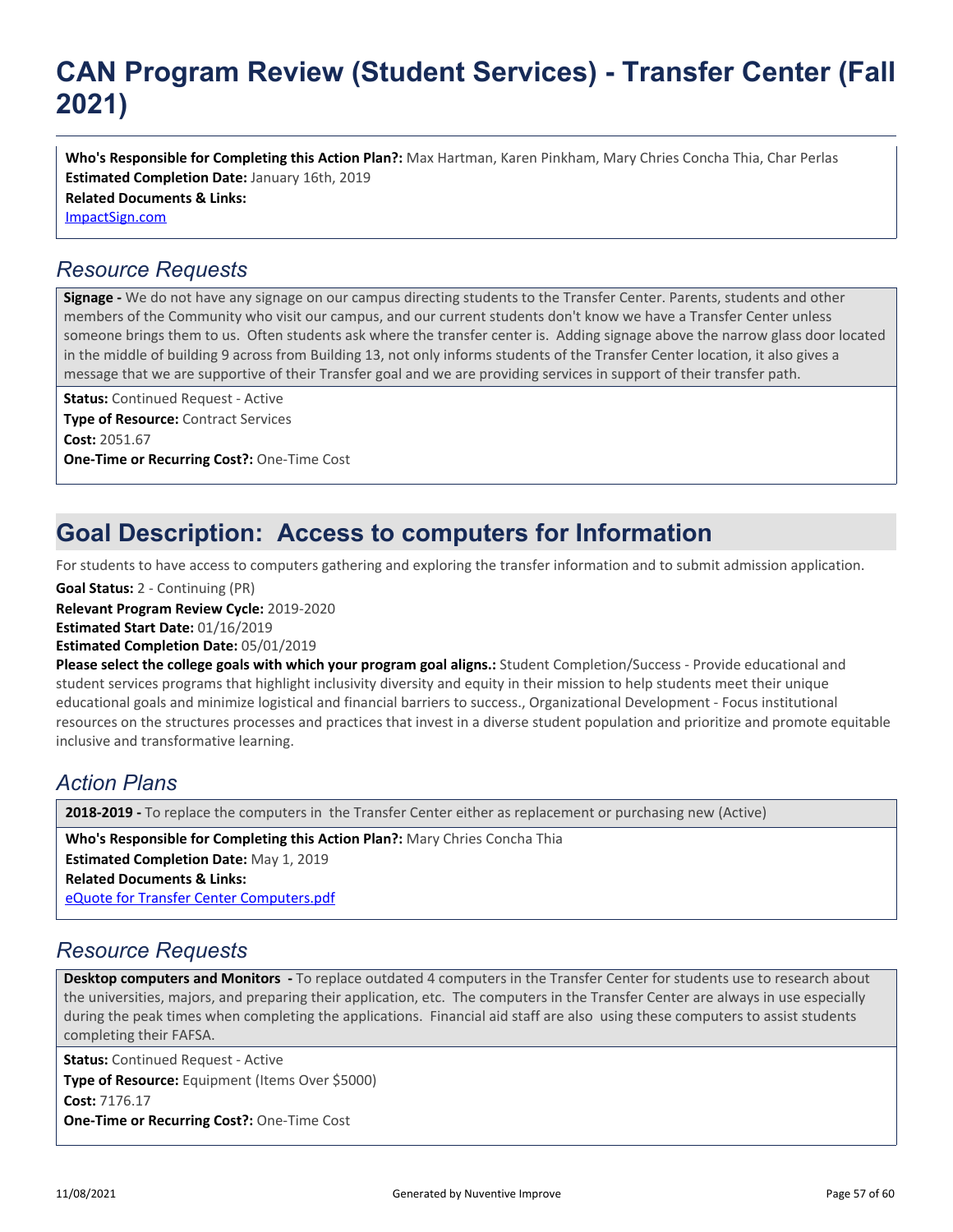## **Goal Description: Preparing Transfer Students**

Students learn about the degree and transfer options, identify their major and universities of their choice during first year, learn about the opportunities that enhances their admission to universities, and be able to plan academic and financial resources.

**Goal Status:** 2 - Continuing (PR)

**Relevant Program Review Cycle:** 2019-2020

**Estimated Start Date:** 08/14/2019

**Please select the college goals with which your program goal aligns.:** Student Completion/Success - Provide educational and student services programs that highlight inclusivity, diversity, and equity in their mission to help students meet their unique educational goals and minimize logistical and financial barriers to success.

## *Action Plans*

**2019-2020 -** To identify students with Transfer goal, grouping them with educational needs, follow up with their academic and transfer status, and develop materials to address students' needs. (Active)

**Who's Responsible for Completing this Action Plan?:** Transfer Center, PRIE Office, Counseling

### *Resource Requests*

A designated office space near the Transfer Center for university representative visits - Due to limited counseling office space, we cannot schedule the university visits during the first two weeks of school where it is crucial for students to meet with the representatives to connect with the university and get advise on the university's admission policies, admissions essays, applications, UC TAG, Updating the application, etc.

Without office space, we set up the university representatives' visits as drop-in basis through tabling instead of by setting up appointments. This does not provide privacy, and does not give students enough time to discuss their concerns in depth.

**Status:** Continued Request - Active **Type of Resource:** Facilities **Cost:** 0 **One-Time or Recurring Cost?:** One-Time Cost

**Additional \$500 funds -** The cost of printing and copying increased and to promote the event s and make the form and flyers accessible to student is costly. We have 2 campus wide events, one in Fall, Transfer Day, and one in Spring, Students Recognition Reception, that consume the majority of the current budget. We also spend the current funds on supplies, conferences and millage. The additional funds will support us with printing promotional and informational materials and allows us to host additional events for students.

**Status:** New Request - Active **Type of Resource:** Budget Augmentation **Cost:** 500 **One-Time or Recurring Cost?:** Recurring Cost

**Hiring a Program Services Coordinator -** To hire a full-time Program Service Coordinator (classified Position) for the Transfer Center and the Counseling Department in support in the coordination of the Transfer and counseling programs' initiatives in support of students educational and career goals.

to accomplish its goals as listed above, and to be able to reach out and assist more transfer students, there is need for additional staffing. As stated in the program review, the number of hours of counseling has been dropped and remaining counseling hours are divided between counseling and other responsibilities such as attending on and off campus meetings and conferences and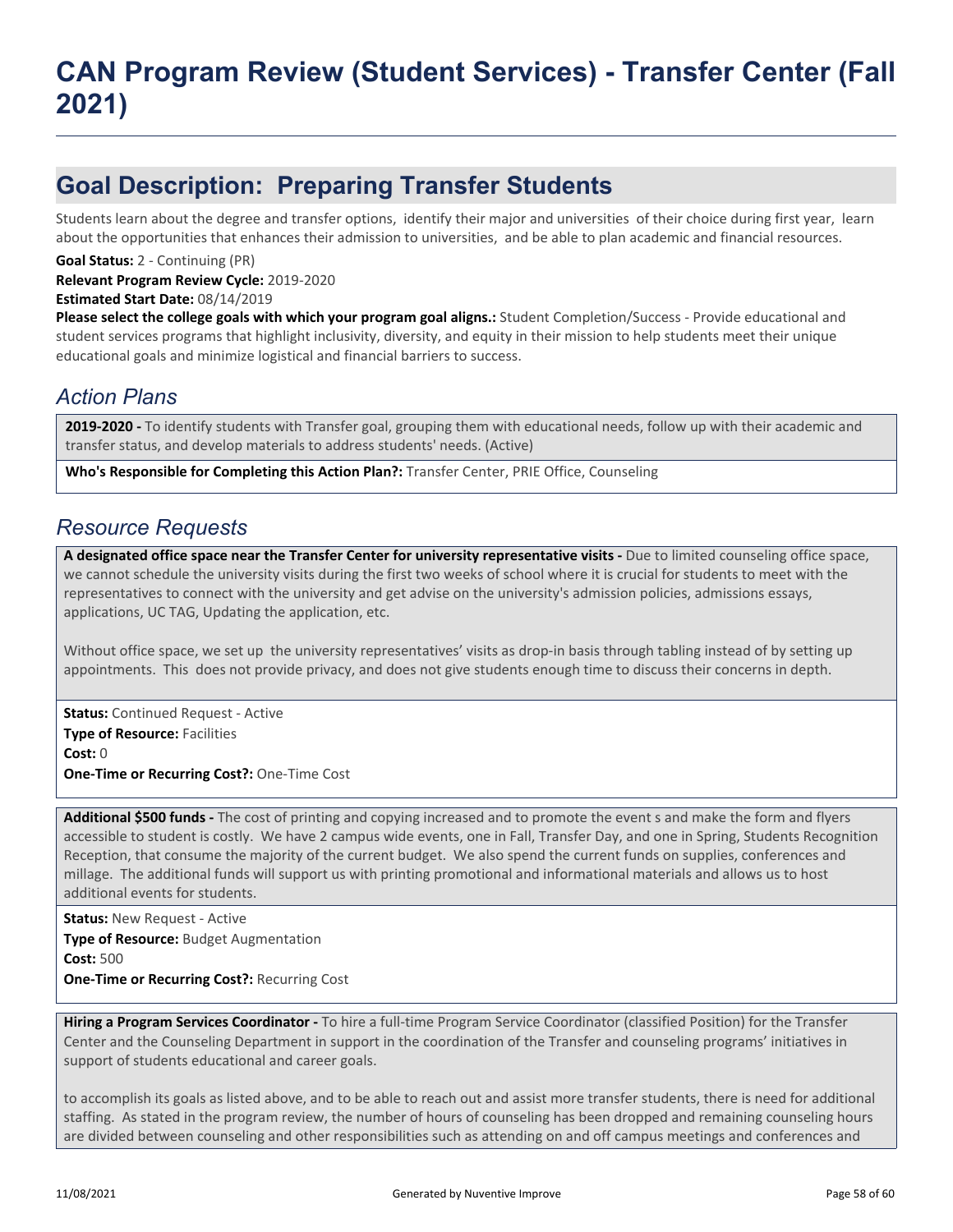# **CAN Program Review (Student Services) - Transfer Center (Fall 2021)**

participate in developing programs around new initiatives. Consequently, we have seen a drop in the number of students who transfer to other institutions. We propose to hire a full-time Program Service Coordinator (classified Position) for the Transfer Center and the Counseling Department to support the coordination of the Transfer and counseling programs' initiatives that support students educational and career goals

**Status:** Continued Request - Active

**Type of Resource:** Non-Instructional Personnel **Cost:** 62868

**One-Time or Recurring Cost?:** Recurring Cost

# **Goal Description: Identify Transfer students and their needs**

This is to expand and improve the transfer program and services, and to develop transfer pathways based on students' needs in response to college strategic goals of increasing the completion and transfer rate through equity lens.

**Goal Status:** 1 - New (PR)

**Relevant Program Review Cycle:** 2021-2022

**Estimated Start Date:** 01/01/2022

**Who's Responsible for this Goal?:** Transfer Center

**Please select the college goals with which your program goal aligns.:** Student Completion/Success - Provide educational and student services programs that highlight inclusivity, diversity, and equity in their mission to help students meet their unique educational goals and minimize logistical and financial barriers to success.

Please select the college strategic initiatives with which your program goal aligns.: Improve Student Completion, Create an Alumni Network, Hold On-Campus Events, Partner with 4-Year Colleges and Universities, Implement Guided Pathways, Implement Guided Pathways

## *Resource Requests*

**Personnel resources - Program Services Coordinator -** To be inclusive and supportive of all transfer student from different background, socioeconomic levels, underserved and/or underrepresented, we plan to develop programs and services specific to individual needs. We also need to identify students who are not reaching their transfer milestones, and address the shortfalls and the challenges they are encountering. This is in support of the college's strategic goal of increasing the transfer rate by 35%, minimizing the equity gap, and in support of implementation of the college-wide Transfer Plan approved by PBC. Some of the responsibilities of this position that will support these efforts are:

- Identifying transfer students
- Collecting data
- Identifying the support students may need while attending Cañada or university, whether it is financial, completing an application, academic support, housing, childcare, transportation, AB540 support, etc.
- Develop and maintain a list of students and their place on the transfer pathway.
- Follow up with students and connect student with services on campus and at the universities
- Support with communication and program development
- Support staff & activities in the new transfer space in Building 9-room 106, and support campus wide transfer efforts

**Status: New Request - Active** 

**Type of Resource:** Non-Instructional Personnel

**Cost:** 75636

#### **One-Time or Recurring Cost?:** Recurring Cost

**Critical Question: How does this resource request support closing the equity gap?:** This allows us to identify our transfer students and individual needs, so we can expand and provide equitable support to all transfer students with different socioeconomic level and background.

**Critical Question: How does this resource request support Latinx and AANAPISI students?:** This position will support us to identify Latinx and AANAPISI students, and narrow down the support they may need with their transfer process, and connect them with the